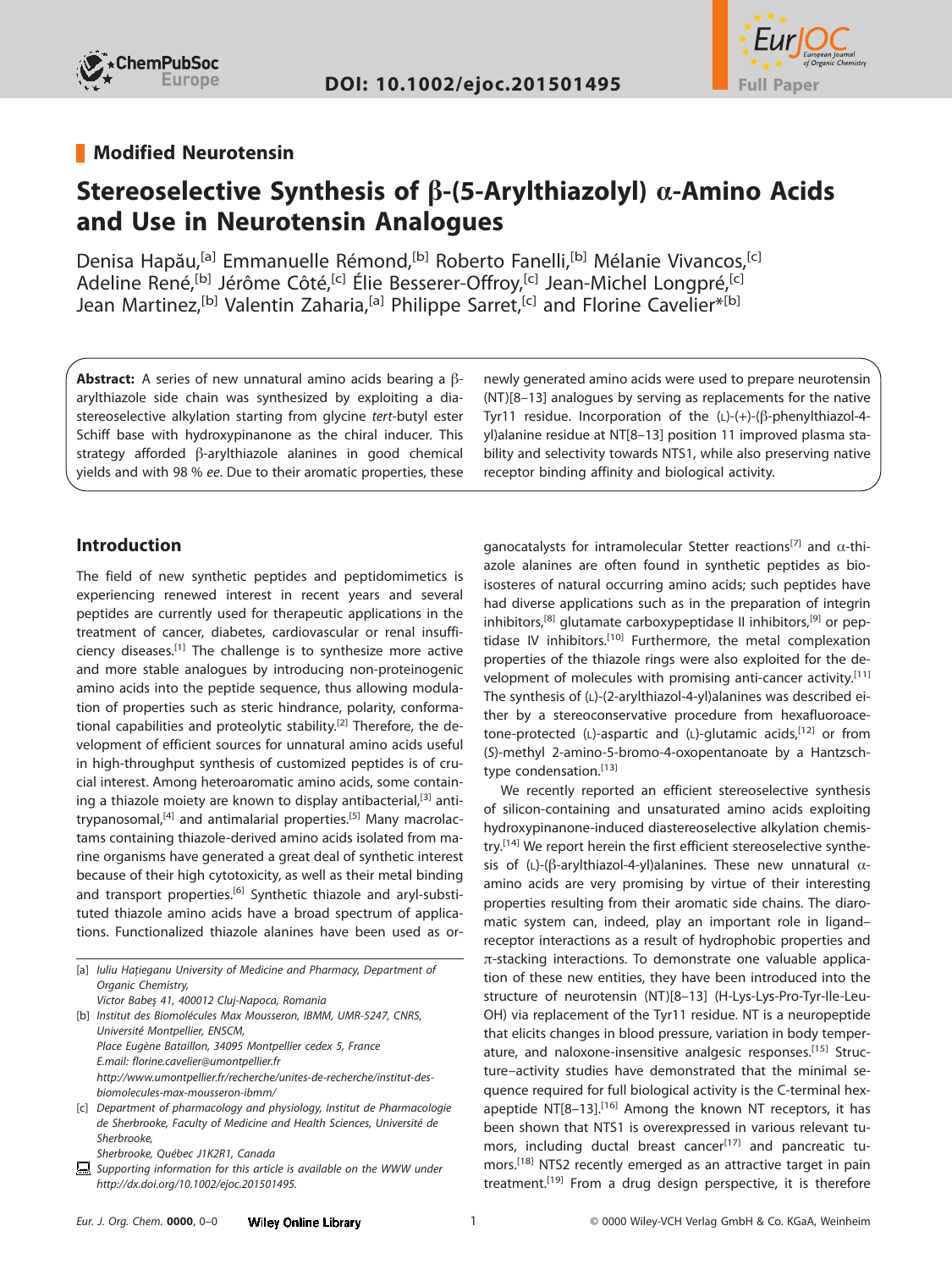



crucial to develop novel therapeutic agents that display selectivity for one receptor subtype. In this respect, position 11 of NT plays a key role in dictating receptor selectivity.<sup>[20]</sup> Based on the extended aromaticity of the  $\beta$ -arylthiazole moiety, relative to the Tyr11 aromatic side-chain, and comparable to a Trp side chain, we have introduced these new unnatural amino acids into NT[8–13] and evaluated their influence on binding, stability and activities of the resulting peptide analogues relative to the native peptide.

# **Results and Discussion**

The synthesis of (L)-(2-arylthiazol-4-yl)alanines was accomplished using as the key reaction the diastereoselective alkylation of (1R,2R,5R)-2-hydroxy-3-pinanone Schiff base of glycine tert-butyl ester **2** (Scheme 1). The 2-aryl-4-(iodomethyl)thiazoles derivatives **1a**–**d** were obtained using Hantzsch condensation of various thiobenzamides with 1,3-dichloroacetone, followed by treatment with potassium iodide (Scheme 1).<sup>[21]</sup> The alkylation of **2** was performed by initial addition of LDA at –78 °C, followed by addition of 4-iodomethyl-2-arylthiazoles **1a**–**d**. After stirring for 12 h at  $-78$  °C, and then for 2 h at  $-10$  °C, corresponding alkylated Schiff bases **3a**–**d** and **3a**′–**d**′ were each obtained as mixtures of two diastereomers in ratios up to 96:4 as determined by <sup>1</sup>H NMR of crude products and isolated in 60–82 % yield (Scheme 1, Table 1).

Table 1. , yield and chiral induction of the alkylation step.

| Entry          | Alkylating agent | Compounds Ratio 3/3' Yield [%] |      |    |
|----------------|------------------|--------------------------------|------|----|
| 1              |                  | 3a, 3a'                        | 95:5 | 69 |
| $\mathbf 2$    |                  | 3b, 3b'                        | 96:4 | 64 |
| 3              |                  | 3c, 3c'                        | 93:7 | 82 |
| $\overline{4}$ |                  | 3d, 3d'                        | 96:4 | 60 |

After separation of major diastereoisomer **3** by chromatography, the chiral auxiliary was removed by hydrolysis and free amino acids were obtained by treatment with trifluoroacetic acid (TFA) in the presence of triisopropylsilane. Finally, the amine functions were Boc-protected thus affording amino acids **4a**–**d** in 60–91 % yield over three steps and in > 98 % ee (as detected by chiral RP-HPLC) (Scheme 2). To evaluate ee values racemic amino acids were prepared by alkylation of diethyl acetamidomalonate with 2-aryl-4-(chloromethyl)thiazoles followed by treatment with  $Boc<sub>2</sub>O$ .



Scheme 2. Synthesis of Boc protected amino acids **4a–d**.

It is well-known that, depending on the chirality of the hydroxypinanone moiety, it is possible to control the stereochemistry of the final product. The formation of the (L)-enantiomer of **4d** was confirmed by measuring the optical rotation of the corresponding deprotected amino acid *int*-(**L**)-4d ([*α*]<sup>20</sup> = –9.9 { $c = 1.0$ , H<sub>2</sub>O} see Supporting Information), and comparing with the literature value ( $[\alpha]_D^{20} = -9.5$  {c = 1.0, H<sub>2</sub>O}).<sup>[12b]</sup> Thus, starting from (1R,2R,5R)-hydroxypinan-3-one, *S***-4a**–**d** were obtained, in agreement with the ability of this chiral moiety to dictate generation of the absolute S-configuration.[22] The enantiomeric purities for **4a**–**d** were determined by chiral RP-HPLC analyses ( $\geq$  98 % ee).

To validate the potential of these novel unnatural amino acids, they were introduced into the neurotensin (NT) peptide to explore structure-activity relationships and to improve metabolic peptide stabilities.<sup>[23]</sup> For this purpose, we synthesized four new NT analogues, replacing the Tyr11 residue with  $(L)-(+)$ -(β-arylthiazol-4-yl)alanines **4a–d** (Figure 1).

Hexapeptide NT[8–13] analogues were synthesized in solution using a  $[3 + 3]$  fragment condensation strategy. This allowed us to avoid racemisation during the coupling step owing to the presence of a owing to the presence of a proline residue.[24] All coupling reactions for the preparation of both tripeptides and hexapeptides were performed using BOP as the condensation agent and diisopropylamine as base, in DMF.

Boc-deprotection of the dipeptide Boc-Ile-Leu-OMe with TFA followed by condensation with **4a**–**d** afforded corresponding



Scheme 1. (+)-(1R,2R,5R)-2-hydroxy-3-pinanone-induced diastereoselective alkylation.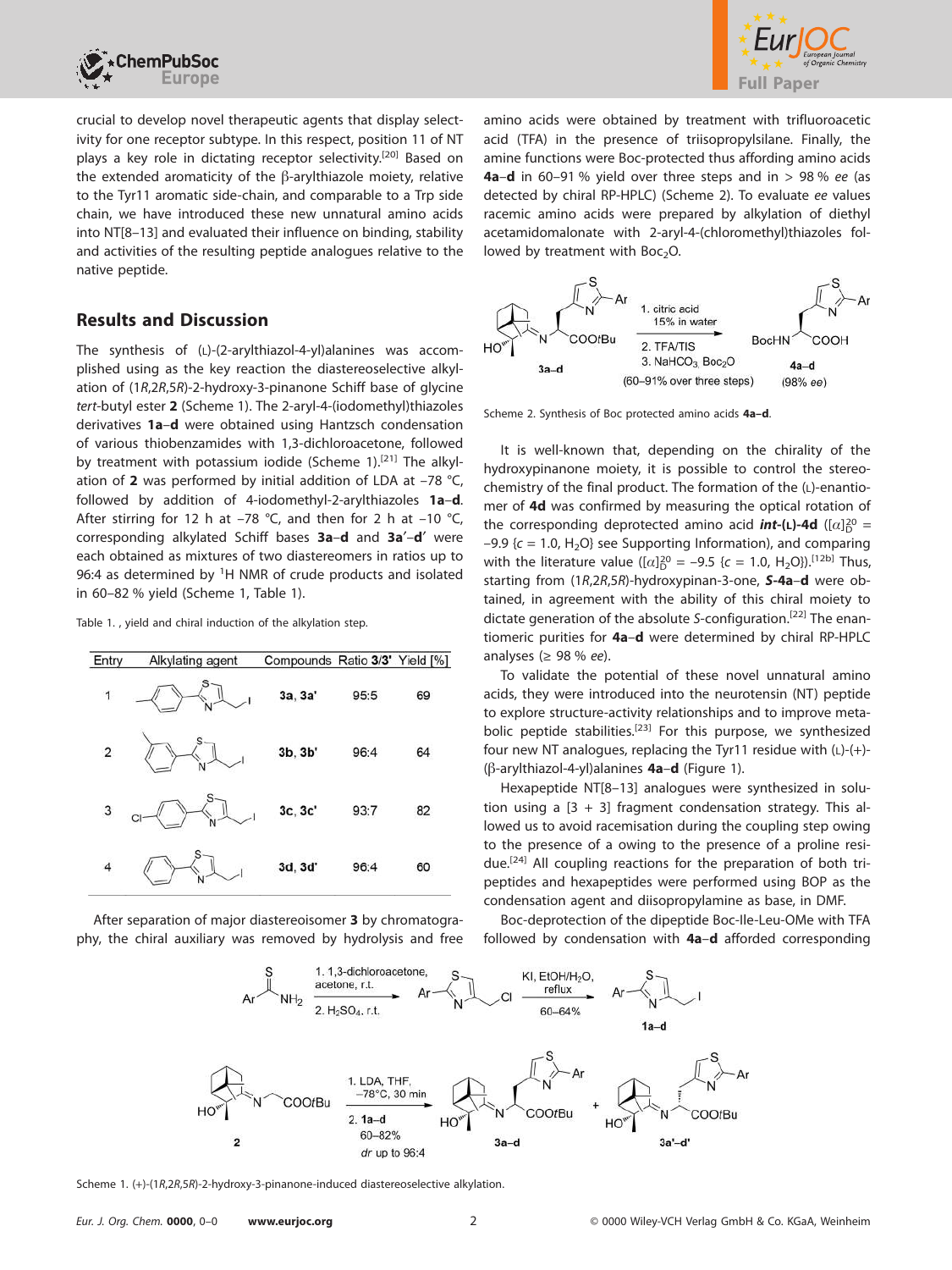





JMV 5618 compound 5: Ar =  $p$ -tolyl JMV 5619 compound 6: Ar =  $m$ -methyl JMV 5620 compound 7: Ar =  $p$ -CI-C<sub>6</sub>H<sub>4</sub> JMV 5621 compound  $8$ : Ar = Ph

Figure 1. NT[8–13] analogues containing (L)-(+)-(2-arylthiazol-4-yl)alanines **4a–d**.

tripeptides Boc-**4a**–**d**-Ile-Leu-OMe in very good yields (>83 %). Further Boc-deprotection of these fragments was performed in the presence of triisopropylsilane as a scavenger to avoid tertbutylation of the 2-phenylthiazole moiety.<sup>[24]</sup> The condensation of N-deprotected tripeptides with the Boc-Lys(Z)-Lys(Z)-Pro-OH fragment afforded corresponding hexapeptides Boc-Lys(Z)- Lys(Z)-Pro-**4a**–**d**-Ile-Leu-OMe in acceptable yields (26–35 %) considering the steric hindrance of two tripeptides. Further saponification of the methyl ester in the presence of KOH, followed by a final one-pot Z- and Boc-deprotection in TFA/ TFMSA/TIS, afforded the corresponding fully deprotected hexapeptides (**5**–**8**, Figure 1). Peptides **5**–**8** were then purified by preparative RP-HPLC.

We first evaluated the ability of these NT[8–13] derivatives **5-8** carrying  $\beta$ -arylthiazole alanine residues to inhibit the binding of <sup>125</sup>I-Tyr<sup>3</sup>-NT to membranes prepared from cells stably expressing either hNTS1 or hNTS2 receptors. As shown in Table 2, insertion of the arylthiazole residues into position 11 decreased peptide binding affinities, relative to native NT[8-13], to both NTS1 and NTS2.

|  |  |  |  |  | Table 2. Binding and stability of neurotensin analogues. |  |
|--|--|--|--|--|----------------------------------------------------------|--|
|--|--|--|--|--|----------------------------------------------------------|--|

| Compound           | hNTS1           | hNTS <sub>2</sub> | Selectivity                    | Plasma                       |
|--------------------|-----------------|-------------------|--------------------------------|------------------------------|
|                    | $IC_{50}$ [nM]  | $IC_{50}$ [nM]    | hNTS1 vs.<br>hNTS <sub>2</sub> | stability<br>(half-life min) |
| NT[8-13]           | $1.01 \pm 0.09$ | $5.52 + 2.23$     | 5.46                           | $0.78 \pm 0.10$              |
| 5 (JMV5618)        | $1377 \pm 312$  | $86.9 \pm 16.2$   | 0.06                           | $1.80 \pm 0.14$              |
| 6 (JMV5619)        | $1285 \pm 217$  | $80.0 \pm 25.3$   | 0.06                           | $1.40 \pm 0.11$              |
| <b>7</b> (JMV5620) | $55.1 \pm 17.7$ | $81.1 \pm 13.6$   | 1.47                           | $1.25 \pm 0.06$              |
| 8 (JMV5621)        | $3.46 \pm 1.34$ | $139 + 22.5$      | 40.3                           | $2.70 \pm 0.51$              |
|                    |                 |                   |                                |                              |

Compounds **5** and **6**, incorporating either  $(L)-(+)$ - $(\beta-p$ -tolylthiazol-4-yl)alanine or (L)-(+)-(β-m-tolylthiazol-4-yl)alanine residue, respectively at position 11, displayed improved selectivity to NTS2 with respect to **7** and **8**. This is in accordance with previous studies demonstrating that replacement of Tyr11 leads to improved NTS2 receptor selectivity.<sup>[20a]</sup> However, we found that binding interactions with compound **8**, in which the Tyr11 residue was substituted by a (L)-(+)-(ß-phenylthiazol-4-yl)alanine residue, remained in the low nanomolar range with an  $IC_{50}$  of  $3.46 \pm 1.345$  nM for hNTS1 but displayed a binding profile with hNTS2 (139  $\pm$  22.5 nM) similar to those noted with hNTS2 and compounds **5**–**7**. These results suggest that the presence of rich electron-donating groups on the arylthiazoles in compounds **5** and **6** are deleterious to NTS1 interactions relative to cases involving a basic arylthiazole group (compound **8**). Furthermore, incorporation of (L)-(+)-( $\beta$ -arylthiazol-4-yl)alanine residues at position 11 only slightly improved peptide stabilities and resistance to enzyme degradation (Table 2). This may be explained by the fact that these chemical modifications do not appear to prevent Lys8–Lys9 amino-terminal cleavage by the endopeptidase EC 3.4.24.15.[25]

Based on the higher binding affinity of compounds **7** and **8** for hNTS1, we next investigated the impact of  $(L)-(+)$ - $(2-\text{arylthi})$ azol-4-yl)alanine incorporation on biological activity. A growing body of work has revealed that activation of NTS1 following intravenous administration of NT compounds results in a drop in blood pressure.[15,26] We thus injected compounds **7** and **8** to Sprague Dawley rats and monitored variations in arterial blood pressure via direct and continuous intra-carotid measurements (Figure 2).



Figure 2. Effects of intravenous injection of compounds **7** (JMV5620) and **8** (JMV5621) on mean arterial pressure (ΔMAP) in anaesthetized rats. Tracings depicting the hypotensive effects after administration of each compound at 1 mg/kg. Data are expressed as means ± SEM obtained with 4 animals.

Intravenous bolus administration of 1 mg/kg of compounds **7** and **8** led to a short-lasting depressor phase of nearly 40 Torr followed by a pressor phase starting after 30 s. This return of arterial blood pressure to baseline values within less than 1 min is probably induced by the release of catecholamines from the adrenal medulla.[27] Finally, compound **8** produced a final sustained and pronounced hypotensive phase, as previously observed with the native NT peptide.<sup>[23a]</sup> However, in the same experimental paradigm, compound **7** failed to induce a sustained hypotensive effect at the employed dosage.

# **Conclusions**

In conclusion, we have developed a synthesis of new  $\beta$ -arylthiazole-based  $\alpha$ -amino acids using diastereoselective alkylation of (1R,2R,5R)-2-hydroxy-3-pinanone Schiff base with good yields and 98 % ee. Introduction of these new amino acids at position 11 of NT[8–13] was achieved yielding new NT analogs. Incorporation of (L)-(+)-(2-phenylthiazol-4-yl)alanine residue in position 11 of NT[8–13] resulted in NT analogs possessing good affinity for, and selectivity towards, NTS1, while also preserving the hy-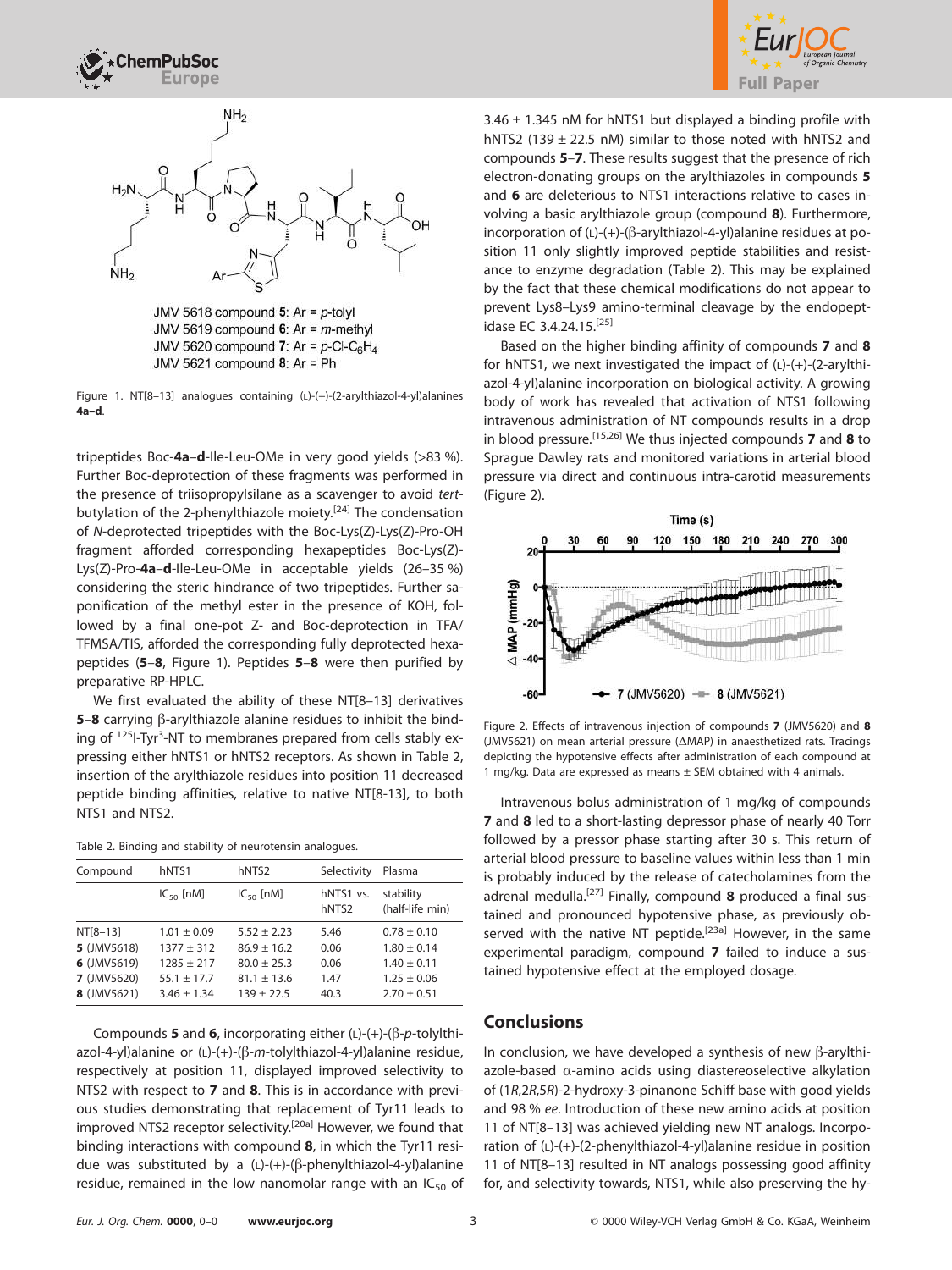

potensive properties of native NT. Modifications to the absolute configuration and aromatic portions of the arylthiazole-derived amino acids are currently under investigation.

# **Experimental Section**

**General:** All reactions involving air-sensitive reagents were performed under argon. Thin layer chromatography was carried out using Merck Kieselgel 60 F254 sheets. Spots were visualized by treatment with iodine in the case of alkylated Schiff bases and by treatment with an ethanolic solution of ninhydrin 10 %, followed by heating in the case of amino acids and peptides. Purifications were performed with column chromatography using silica gel (Merck 60, 230–400 mesh) or with a Biotage Isolera 4 instrument using SNAP KP-SIL flash cartridges. Melting points were determined with a Buchi 510 melting point apparatus and are uncorrected. Infrared spectra were recorded using a Perkin–Elmer spectrum 100 FT-IR spectrometer. Proton nuclear magnetic resonance <sup>1</sup>H NMR and carbon nuclear magnetic resonance <sup>13</sup>C NMR spectra were recorded with a Bruker Avance DPX-300 spectrometer at 300 and 75 MHz respectively. All chemical shifts were recorded as values (ppm) relative to internal tetramethylsilane when  $CDCI<sub>3</sub>$  was used as solvent. Melting points were determined with a Büchi 510 melting point apparatus and are uncorrected. Low-resolution electrospray ionization (ESI) mass spectra were recorded using a micromass platform electrospray mass spectrometer. Spectra were recorded in positive mode (ESI<sup>+</sup>). Optical rotations values were measured with a Perkin-Elmer 341 polarimeter (20 °C, sodium ray). High resolution mass spectra (HRMS) were recorded using a Synapt G2-S (Waters) mass detector operating at capillary tension of 1 kV and cone tension of 20 V. HPLC analyses were performed with a Beckman System Gold 126 instrument variable detector using column Chiracel OD-RH (0.46 cm  $\times$  15 cm), flow: 1 mL/min, H<sub>2</sub>O (0.1 % TFA)/CH<sub>3</sub>CN (0.1 % TFA).

**General Procedure for the Preparation of 4-(Iodomethyl)-2-arylthiazole 1a–d:** A mixture of thiobenzamide (2.05 g, 15 mmol) and 1,3-dichloroacetone (1.91 g, 15 mmol) dissolved in anhydrous acetone (20 mL) was stirred at room temperature for 24 h. The formed precipitate was filtered, dried and treated with concentrated sulfuric acid. After 3 h, the mixture was poured into ice and the formed precipitate was filtered, washed with water until neutral pH and dried. The resulting solid (2.1 g, 10 mmol) was dissolved in acetone (20 mL) and treated with a solution of NaI (1.8 g, 12 mmol) in acetone (20 mL). The reaction mixture was refluxed for 1 h and filtered. The filtrate was partially concentrated under reduced pressure, poured into ice and the formed precipitate of 4-(iodomethyl)- 2-phenylthiazole **1d** was filtered and dried. The crude product was recrystallized from ethanol/H<sub>2</sub>O. The 4-(iodomethyl)-2-aryl thiazoles **1a**–**c** were obtained by the same procedure, starting from 1,3-dichloroacetone and the corresponding 4-methylthiobenzamide, 3 methylthiobenzamide and 4-chlorothiobenzamide, respectively.

**4-(Iodomethyl)-(2-***p-***tolyl)thiazole (1a):** Compound **1a** (63 % yield) was obtained as a white solid, following the described general procedure, starting from 4-methylthiobenzamide (2.26 g, 15 mmol) and 1,3-dichloroacetone (1.91 g, 15 mmol), m.p. 128 °C. <sup>1</sup>H NMR (CDCl<sub>3</sub>, 400 MHz):  $\delta$  = 2.39 (s, 3 H, CH<sub>3</sub>), 4.57 (s, 2 H, CH<sub>2</sub>l), 7.21 (s, 1 H, H<sub>thiazole</sub>), 7.24 (d, J = 8.0 Hz, 2 H, H<sub>arom</sub>), 7.83 (d, J = 8.0 Hz, 2 H, H<sub>arom</sub>) ppm. <sup>13</sup>C NMR (CDCl<sub>3</sub>, 75 MHz):  $\delta$  = -0.8, 21.9, 116.1 127.0, 130.1, 131.2, 141.0, 154.3, 169.1 ppm. FT-IR:  $\tilde{v} = 3080$ , 1540, 1450, 1410, 1390, 1160, 990, 950, 820 cm–1. HRMS calcd. for  $[M + H]^+ C_{11}H_{11}$ NSI: 315.9657, found 315.9660.



**4-(Iodomethyl)-(2-***m-***tolyl)thiazole (1b):** Compound **1b** (64 % yield) was obtained as a white solid following the described general procedure, starting from 3-methylthiobenzamide (2.26 g, 15 mmol) and 1,3-dichloroacetone (1.91 g, 15 mmol), m.p. 71 °C. <sup>1</sup>H NMR (CDCl<sub>3</sub>, 400 MHz):  $\delta$  = 2.45 (s, 3 H, CH<sub>3</sub>), 4.60 (s, 2 H, CH<sub>2</sub>I), 7.29 (s, 2 H, H<sub>thiazole and</sub> H<sub>arom</sub>), 7.33–7.35 (m, 1 H, H<sub>arom</sub>), 7.74 (d,  $J = 8.0$  Hz, 1 H, H<sub>arom</sub>), 7.81 (s, 1 H, H<sub>arom</sub>) ppm. <sup>13</sup>C NMR (CDCl<sub>3</sub>, 75 MHz): *δ* = –0.9, 21.8, 116.4, 124.3, 127.6, 129.3, 131.6, 133.7, 139.3, 154.4, 169.2 ppm. FT-IR:  $\tilde{\text{v}}$  = 3080, 1590, 1460, 1435, 1415, 1162, 1144, 1002, 782, 761 cm<sup>-1</sup>. HRMS calcd. for  $[M + H]^{+} C_{11}H_{11}$ NSI: 315.9657, found 315.9656.

**4-(Iodomethyl)-2-(***p***-chlorophenyl)-thiazole (1c):** Compound **1c** (63 % yield) was obtained as a white solid, following the described general procedure, starting from 4-chlorothiobenzamide (2.57 g, 15 mmol) and 1,3-dichloroacetone (1.91 g, 15 mmol), m.p. 123 °C. <sup>1</sup>H NMR (CDCl<sub>3</sub>, 400 MHz):  $\delta$  = 4.56 (s, 2 H, CH<sub>2</sub>I), 7.25 (s, 1 H<sub>1</sub> H<sub>thiazole</sub>), 7.40 (d,  $J = 8.0$  Hz, 2 H, H<sub>arom</sub>), 7.88 (d,  $J = 8.0$  Hz, 2 H, H<sub>arom</sub>) ppm. <sup>13</sup>C NMR (CDCl<sub>3</sub>, 75 MHz):  $\delta$  = -1.9, 116.1, 127.6, 129.0, 131.6, 136.1, 154.1, 166.9 ppm. FT-IR:  $\tilde{\text{v}}$  = 3080, 1370, 990, 920, 840, 755, 704 cm<sup>-1</sup>. HRMS calcd. for  $[M + H]^+$  C<sub>10</sub>H<sub>8</sub>NSClI: 335.9111, found 335.9112.

**4-(Iodomethyl)-2-phenylthiazole (1d):** Compound **1d** (60 % yield) was obtained as a white solid using thiobenzamide (2.05 g, 15 mmol) and 1,3-dichloroacetone (1.91 g, 15 mmol), m.p. 104 °C. <sup>1</sup>H NMR (CDCl<sub>3</sub>, 400 MHz):  $\delta$  = 4.58 (s, 2 H, CH<sub>2</sub>I), 7.25 (s, 1 H<sub>1</sub> H<sub>thiazole</sub>), 7.43–7.45 (m, 3 H, H<sub>arom</sub>), 7.93–7.96 (m, 2 H, H<sub>arom</sub>) ppm.<br><sup>13</sup>C NMR (CDCl<sub>3</sub>, 75 MHz): *δ* = –1.3, 116.2, 126.8, 129.1, 130.4, 133.5, 154.2, 168.6 ppm. FT-IR:  $\tilde{v}$  = 3080, 1509, 1497, 1460, 1144, 1003 cm<sup>-1</sup>. HRMS calcd. for  $[M + H]^+$  C<sub>10</sub>H<sub>9</sub>NSI: 301.9500, found 301.9499.

**Diasteroselective Synthesis of Compounds 3a–d:** To a solution of diisopropylamine (0.62 mL, 4.40 mmol) in dry THF (8.5 mL) was added slowly n-butyllithium 2.5 m in n-hexane (1.69 mL, 4.22 mmol) at –10 °C. After 30 min, the mixture was cooled to –78 °C and Schiff base **2** (494 mg, 1.76 mmol) dissolved in THF (1.5 mL) was added. After 30 min, one of the corresponding 4-(iodomethyl)-2-arylthiazoles **1a**–**d** (3.17 mmol, 1.8 equiv.) dissolved in THF (1.5–2 mL) was added slowly. The mixture was stirred at –78 °C for 12 h, and then at –10 °C for 2 h. The reaction mixture was quenched with a saturated solution of ammonium chloride (10 mL). THF was removed under reduced pressure and the aqueous phase was extracted three times with ethyl acetate ( $3 \times 10$  mL). The organic layer was dried with anhydrous MgSO<sub>4</sub>, filtered and concentrated in vacuo. The diastereomeric ratio was determined by  ${}^{1}$ H NMR of the crude product. Separation of diastereoisomers **3a–d** was performed by flash chromatography on silica gel using (cyclohexane/ethyl acetate, 9:1, then 8:2, and 7:3 with 1 %  $Et_3N$ ) as eluent.

**Compound 3a:** Compound **3a** (304 mg, 57 %, dr 95:5) was obtained as a yellow oil following the general alkylation procedure of Schiff base **2** (317 mg, 1.13 mmol) and 4-(iodomethyl)-2-(p-tolyl)thiazole (**1a**) (640 mg, 2.03 mmol).  $R_f = 0.34$  (cyclohexane/ethyl acetate, 7:3). <sup>1</sup>H NMR (CDCl<sub>3</sub>, 300 MHz):  $\delta$  = 0.27 (s, 3 H, CH<sub>3 bridge</sub>), 1.14 (s, 3 H, CH<sub>3 bridge</sub>), 1.26 (s, 3 H, C(OH)CH<sub>3</sub>), 1.44 (s, 9 H, OtBu), 1.86-1.93 (m, 2 H, CH<sub>2</sub>CHC(OH)CH<sub>3</sub>), 2.18–2.37 (m, 5H (m, 2 H, CHC(CH<sub>3</sub>)<sub>2</sub> overlapped with s, 3 H, Ar-CH<sub>3</sub>)), 2.50–2.56 (m, 2 H, CH<sub>2</sub>CN), 3.19–3.27 (m, 1 H,  $CH_2CH_{\alpha}$ ), 3.43-3.49 (m, 1 H,  $CH_2CH_{\alpha}$ ), 4.75-4.79 (m, 1 H, CH<sub>2</sub>CH<sub>α</sub>), 6.86 (s, 1 H, CH<sub>thiazole</sub>), 7.22 (d, J = 7.81 Hz, 2 H, H<sub>arom</sub>), 7.74 (d, J = 7.98 Hz, 2 H, H<sub>arom</sub>) ppm. <sup>13</sup>C NMR (CDCl<sub>3</sub>, 75 MHz):  $\delta$  = 21.4, 22.3, 27.2, 28.1, 28.4, 33.3, 34.8, 38.1, 38.3, 49.9, 62.1, 81.3, 115.0, 126.3, 129.5, 131.2, 140.1, 154.4, 167.9, 170.1, 178.8 ppm.

**Compound 3b:** Compound **3b** (304 mg, 57 %, dr 96:4) was obtained as a yellow oil following the general alkylation procedure of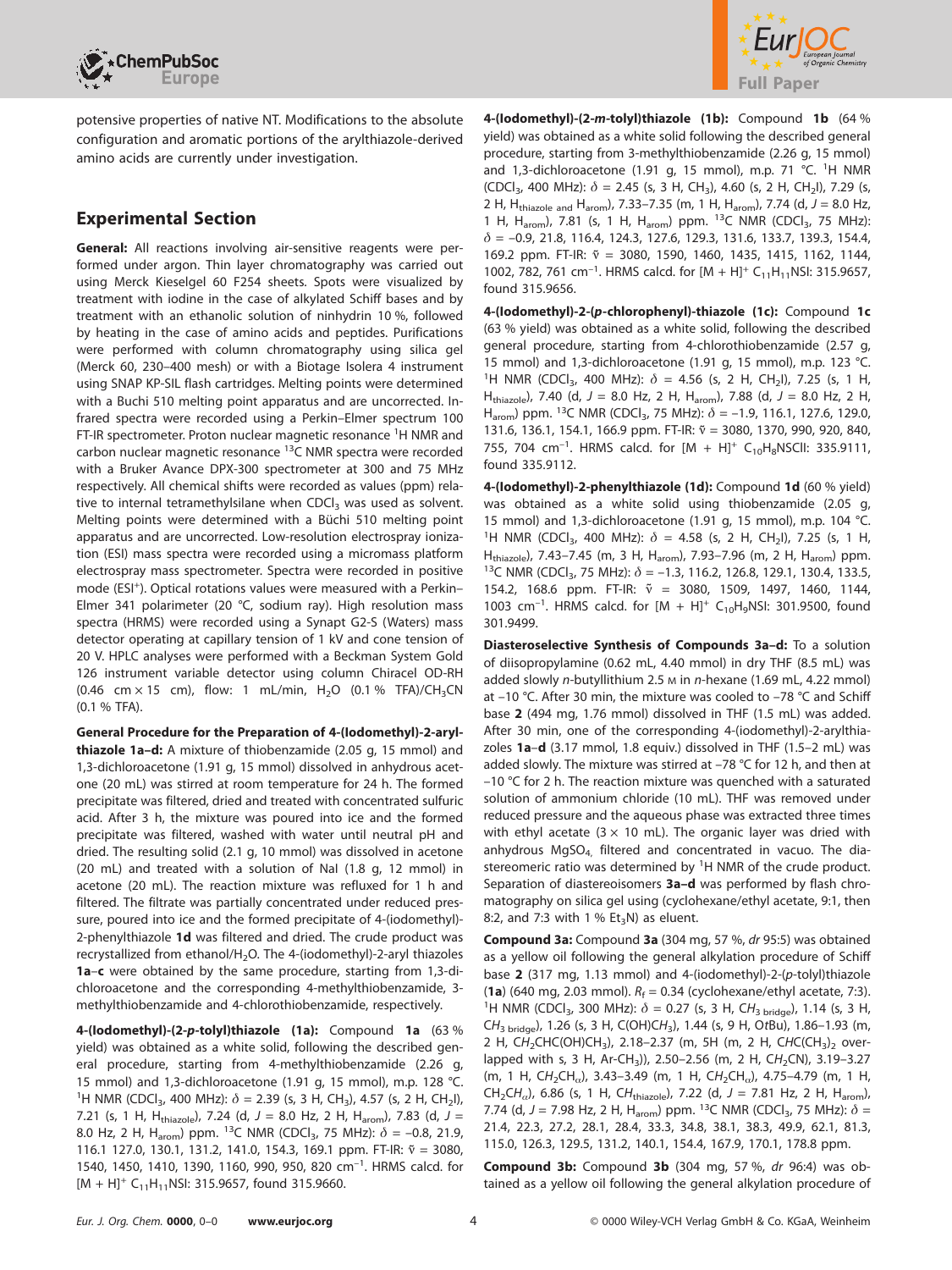



Schiff base **2** (317 mg, 1.13 mmol) and 4-(iodomethyl)-2-(m-tolyl)thiazole **1b** (640 mg, 2.03 mmol).  $R_f = 0.34$  (cyclohexane/ethyl acetate, 7:3). <sup>1</sup>H NMR (CDCl<sub>3</sub>, 300 MHz):  $\delta$  = 0.20 (s, 3 H, CH<sub>3 bridge</sub>), 1.06 (s, 3 H, CH<sub>3 bridge</sub>), 1.18 (s, 3 H, C(OH)CH<sub>3</sub>), 1.44 (s, 9 H, OtBu), 1.86-1.93 (m, 2 H, CH<sub>2</sub>CHC(OH)CH<sub>3</sub>), 2.21-2.38 (m, 5H (m, 2 H, CHC(CH<sub>3</sub>)<sub>2</sub> overlapped with s, 3 H, Ar-CH<sub>3</sub>)), 2.45-2.55 (m, 2 H, CH<sub>2</sub>CN), 3.11-3.19 (m, 1 H, Het-CH<sub>2</sub>CH<sub>α</sub>), 3.35-3.41 (m, 1 H, Het-CH<sub>2</sub>CH<sub>α</sub>), 4.65-4.69 (m, 1 H, Het-CH<sub>2</sub>CH<sub>α</sub>), 6.80 (s, 1 H, CH<sub>thiazole</sub>), 7.09-7.21 (m, 2 H, H<sub>arom</sub>), 7.54–7.59 (m, 2 H, H<sub>arom</sub>) ppm. <sup>13</sup>C NMR (CDCl<sub>3</sub>, 75 MHz): *δ* = 21.1, 22.0, 26.9, 27.0, 27.8, 28.1, 33.0, 34.5, 37.8, 38.0, 49.6, 61.8, 81.1, 115.1, 123.2, 126.6, 128.5, 130.4, 133.4, 138.3, 154.2, 167.7, 169.8, 178.6 ppm.

**Compound 3c:** Compound **3c** (364 mg, 44 %, dr 93:7) was obtained as colorless oil following the general alkylation procedure of Schiff base **2** (494 mg, 1.76 mmol) and 4-(iodomethyl)-2-(p-chlorophenyl)thiazole (1c) (1.06 g, 3.16 mmol).  $R_f = 0.34$  (cyclohexane/ ethyl acetate, 7:3). <sup>1</sup>H NMR (CDCl<sub>3</sub>, 300 MHz):  $\delta$  = 0.21 (s, 3 H, CH<sub>3 bridge</sub>), 1.10 (s, 3 H, CH<sub>3 bridge</sub>), 1.19 (s, 3 H, C(OH)CH<sub>3</sub>), 1.39 (s, 9 H, OtBu), 1.81-1.87 (m, 2 H, CH<sub>2</sub>CHC(OH)CH<sub>3</sub>), 2.20-2.36 (m, 2 H,  $CHC(CH_3)$ , 2.48–2.62 (m, 2 H, CH<sub>2</sub>CN), 3.19–3.24 (m, 1 H, CH<sub>2</sub>CH<sub>a</sub>), 3.37–3.38 (m, 1 H, CH<sub>2</sub>CH<sub>α</sub>), 4.68–4.72 (m, 1 H, CH<sub>2</sub>CH<sub>α</sub>), 6.87 (s, 1 H, CH<sub>thiazole</sub>), 7.32 (d, J = 8.6 Hz, 2 H, H<sub>arom</sub>), 7.75 (d, J = 8.6 Hz, 2 H, H<sub>arom</sub>) ppm. <sup>13</sup>C NMR (CDCl<sub>3</sub>, 75 MHz):  $\delta$  = 22.2, 27.1, 28.0, 28.3, 33.3, 34.7, 38.0, 38.2, 49.9, 62.0, 81.5, 115.7, 127.5, 129.1, 132.2, 135.8, 154.8, 166.3, 169.9, 179.1 ppm.

**Compound 3d:** Compound **3d** (315 mg, 44 %, dr 96:4) was obtained as a yellow oil following the general alkylation procedure of Schiff base **2** (466 mg, 1.56 mmol) and 4-(iodomethyl)-2-phenylthiazole **1d** (860 mg, 2.86 mmol).  $R_f = 0.3$  (cyclohexane/ethyl acetate, 7:3). <sup>1</sup>H NMR (CDCl<sub>3</sub>, 300 MHz):  $\delta$  = 0.27 (s, 3 H, CH<sub>3 bridge</sub>), 1.14 (s, 3 H, CH<sub>3 bridge</sub>), 1.26 (s, 3 H, C(OH)CH<sub>3</sub>), 1.44 (s, 9 H, OtBu), 1.86-1.94 (m, 2 H, CH<sub>2</sub>CHC(OH)CH<sub>3</sub>), 2.18–2.37 (m, 2 H, CHC(CH<sub>3</sub>)<sub>2</sub>), 2.50–2.62 (m, 2 H, CH<sub>2</sub>CN), 3.21-3.26 (m, 1 H, Het-CH<sub>2</sub>CH<sub>a</sub>), 3.44-3.50 (m, 1 H, Het-CH<sub>2</sub>CH<sub>α</sub>), 4.75–4.80 (m, 1 H, Het-CH<sub>2</sub>CH<sub>α</sub>), 6.91 (s, 1 H, CH<sub>thiazole</sub>), 7.39–7.40 (m, 3 H, H<sub>arom</sub>), 7.85–7.87 (m, 2 H, H<sub>arom</sub>) ppm. <sup>13</sup>C NMR (CDCl3, 75 MHz): *δ* = 22.2, 27.1, 28.0, 28.4, 33.3, 34.8, 37.8, 38.2, 49.9, 62.0, 81.3, 115.4, 126.3, 128.8, 129.8, 133.7, 154.5, 167.6, 170.1, 178.8 ppm.

**Synthesis of Boc-(L)-(--arylthiazole-4-yl)alanines 4a**–**d:** To a solution of alkylated Schiff base **3a**–**d** (0.2 M) in THF, was added a solution of citric acid 15 % (10 mL for 1 mmol of **3a**–**d**). The mixture was stirred at room temperature for 3 d. After removing THF in vacuo, the aqueous layer was extracted with diethyl ether (ratio organic layer/aqueous layer  $= 1:1$ ), in order to remove the hydroxypinanone. The pH was then adjusted to 8-9 by addition of  $K_2CO_3$ . The aqueous layer was extracted three times with dichloromethane (ratio organic layer/aqueous layer: 2:1). After concentration, the corresponding solution of (ß-arylthiazol-4-yl)alanine tert-butyl ester was treated with a mixture of TFA/triisopropylsilane (10:1) (4 mL of TFA and 0.4 mL of triisopropylsilane for 1 mmol). The mixture was stirred at room temperature for 4 h. Then the solvent was evaporated and the acid excess was removed by coevaporation with cyclohexane. The crude product was treated with  $Boc<sub>2</sub>O$  (1.2 equiv.), in THF/H<sub>2</sub>O (1:1) at pH 8–9, adjusted with NaHCO<sub>3</sub>. The reaction mixture was stirred at room temperature overnight. After completion of the reaction, THF was removed under reduced pressure and the pH was adjusted to 3 with citric acid. The aqueous layer was extracted three times with ethyl acetate (ratio organic layer/aqueous layer = 2:1). The organic layer was dried with anhydrous  $MgSO<sub>4</sub>$ and filtered. The solvent was removed to afford the corresponding Boc-(L)-(2-arylthiazole-4-yl)alanines **4a–d**.

**Boc-(L)-(--(***p***-tolyl)thiazole-4-yl)alanine (4a):** Compound *S***-4a** (198 mg, 91 % overall yield) were obtained as a yellow solid by treatment of mono-alkylated Schiff base **3a** (283 mg, 0.60 mmol), m.p. 97 °C. MS ESI<sup>+</sup> for C<sub>18</sub>H<sub>22</sub>N<sub>2</sub>O<sub>4</sub>S: [M + H]<sup>+</sup> = 363.3. [ $\alpha$ ]<sub>D</sub><sup>20</sup> = +9  $(c = 1.0, CHCl<sub>3</sub>)$ . <sup>1</sup>H NMR (CDCl<sub>3</sub>, 300 MHz):  $\delta = 1.63$  (s, 9 H, OtBu), 2.58 (s, 3 H, CH<sub>3</sub>), 3.44–3.58 (m, 2 H, CH<sub>2</sub>), 4.73 (m, 1 H, CH<sub>a</sub>), 6.19 (br. s, 1 H, NH), 7.28 (s, 1 H, H<sub>thiazole</sub>), 7.43 (d,  $J = 7.8$  Hz, 2 H, H<sub>arom</sub>), 7.94 (d,  $J = 7.9$  Hz, 2 H, H<sub>arom</sub>), 10.39 (br. s, 1 H, OH) ppm. <sup>13</sup>C NMR (CDCl3, 75 MHz): *δ* = 21.5, 28.3, 33.2, 53.2, 80.1, 115.3, 126.5, 129.7, 129.9, 141.2, 151.9, 155.6, 169.2, 173.7 ppm. HRMS calcd. for [M + H]<sup>+</sup> C<sub>18</sub>H<sub>23</sub>N<sub>2</sub>O<sub>4</sub>S: 363.1379, found 363.1380. The enantiomeric excess ee = 98.1 % was determined by RP-HPLC on chiral column OD-RH, ACN (0.1 % TFA)/H2O (0.1 % TFA) 35:65, 1 mL min–1, *λ* = 214 nm, 20 °C,  $t_{\rm R}$  (S) = 18.97 min,  $t_{\rm R}$  (R) = 20.67 min.

**Boc-(L)-(--(***m***-tolyl)thiazole-4-yl)alanine (4b):** Compound *S***-4b** (150 mg, 64 % overall yield) were obtained as a yellow solid by treatment of mono-alkylated Schiff base **3b** (300 mg, 0.65 mmol), m.p. 53–54 °C. MS ESI<sup>+</sup> for C<sub>18</sub>H<sub>22</sub>N<sub>2</sub>O<sub>4</sub>S: [M + H]<sup>+</sup> = 363.2. [ $\alpha$ ]<sub>D</sub><sup>20</sup> = +13 ( $c = 1.0$ , CHCl<sub>3</sub>). <sup>1</sup>H NMR (CDCl<sub>3</sub>, 300 MHz):  $\delta = 1.37$  (s, 9 H, OtBu), 2.34 (s, 3 H, CH<sub>3</sub>), 3.14–3.32 (m, 2 H, CH<sub>2</sub>), 4.47 (m, 1 H, CH<sub>a</sub>), 5.94 (d, J = 5.8 Hz, 1 H, NH), 7.03 (s, 1 H, H<sub>thiazole</sub>), 7.19-7.26 (m, 2 H, H<sub>arom</sub>), 7.57–7.60 (m, 2 H, H<sub>arom</sub>), 10.42 (br. s, 1 H, OH) ppm. <sup>13</sup>C NMR (CDCl<sub>3</sub>, 75 MHz):  $\delta$  = 21.4, 28.3, 33.2, 53.2, 80.2, 115.7, 123.8, 127.1, 129.1, 131.7, 132.0, 139.1, 151.9, 155.7, 169.4, 173.6 ppm. HRMS calcd. for  $[M + H]^+ C_{18}H_{23}N_2O_4S$ : 363.1379, found 363.1375. The enantiomeric excess  $ee = 99.1$  % was determined by RP-HPLC on chiral column OD-RH, ACN (0.1 % TFA)/H<sub>2</sub>O (0.1 % TFA) 35:65, 1 mL min<sup>-1</sup>,  $\lambda$  = 280 nm, 20 °C,  $t_R$  (S) = 19.25 min,  $t_R$  (R) = 21.53 min.

**Boc-(L)-(--(***p***-chlorophenyl)thiazole-4-yl)alanine (4c):** Compound *S***-4c** (238 mg, 82 % overall yield) were obtained as a yellow solid by treatment of mono-alkylated Schiff base **3c** (371 mg, 0.76 mmol), m.p. 143 °C. MS ESI<sup>+</sup> for C<sub>17</sub>H<sub>19</sub>CIN<sub>2</sub>O<sub>4</sub>S: [M + H]<sup>+</sup> = 383.2. [ $\alpha$ ]<sub>D</sub><sup>20</sup> = +14 ( $c = 1.0$ , CHCl<sub>3</sub>). <sup>1</sup>H NMR (CDCl<sub>3</sub>, 300 MHz):  $\delta = 1.60$  (s, 9 H, OtBu), 3.46–3.51 (m, 2 H, CH<sub>2</sub>), 4.77–4.78 (m, 1 H, CH<sub>a</sub>), 6.04 (d, J = 5.6 Hz, 1 H, NH), 7.43 (s, 1 H, H<sub>thiazole</sub>), 7.54 (d,  $J = 8.3$  Hz, 2 H, H<sub>arom</sub>), 7.95 (d,  $J = 8.5$  Hz, 2 H, H  $_{\text{arom}}$ ), 9.89 (br. s, 1 H, OH) ppm. <sup>13</sup>C NMR (CDCl3, 75 MHz): *δ* = 28.3, 33.1, 53.1, 80.3, 116.1, 127.7, 129.3, 131.1, 136.5, 152.4, 155.7, 167.4, 174.5 ppm. HRMS calcd. for [M + H]+  $C_{17}H_{20}N_2O_4$ SCl: 383.0832, found 383.0834. The enantiomeric excess  $ee = 98$  % was determined by RP-HPLC on chiral column OD-RH, ACN (0.1 % TFA)/H<sub>2</sub>O (0.1 % TFA) 35:65, 1 mL min<sup>-1</sup>,  $\lambda = 214$  nm, 20 °C,  $t_{R}$  (S) = 19.75 min,  $t_{R}$  (R) = 22.25 min.

**Boc-(L)-(--phenylthiazole-4-yl)alanine (4d):** Compound *S***-4d** (142 mg, 60 % overall yield) were obtained as a yellow solid by treatment of mono-alkylated Schiff base **3d** (310 mg, 0.68 mmol), m.p. 57 °C. MS ESI<sup>+</sup> for C<sub>17</sub>H<sub>20</sub>N<sub>2</sub>O<sub>4</sub>S: [M + H]<sup>+</sup> = 349.2. [ $\alpha$ ]<sub>D</sub><sup>20</sup> = +17  $(c = 1.0, \text{CHCl}_3)$ . <sup>1</sup>H NMR (CDCl<sub>3</sub>, 300 MHz):  $\delta = 1.57$  (s, 9 H, OtBu), 3.33–3.54 (m, 2 H, CH<sub>2</sub>), 4.64–4.65 (m, 1 H, CH<sub>a</sub>), 6.11 (d, J = 2.1 Hz, 1 H, NH), 7.38 (s, 1 H, CH<sub>thiazole</sub>), 7.58-7.59 (m, 3 H, H<sub>arom</sub>), 7.98-7.99 (m, 2 H, H<sub>arom</sub>), 9.06 (br. s, 1 H, OH) ppm. <sup>13</sup>C NMR (CDCl<sub>3</sub>, 75 MHz): *δ* = 28.3, 33.2, 53.2, 80.3, 115.9, 126.5, 129.3, 130.9, 132.0, 133.0, 152.0, 155.7, 169.2, 173.2 ppm. HRMS calcd. for [M + H]<sup>+</sup>  $C_{17}H_{21}N_2O_4S$ : 349.1222, found 349.1225. The enantiomeric excess ee = 97 % was determined by RP-HPLC on chiral column (OD-RH, ACN (0.1 % TFA)/H2O (0.1 % TFA) 30:70, 1 mL min–1, *λ* = 214 nm, 20 °C,  $t_{R}$  (S) = 27.65 min,  $t_{R}$  (R) = 30.38 min.

**General Procedure for Coupling N-Protected Amino Acid with** *C***-Protected Amino Acid:** To a solution of a C-protected amino acid (1 equiv.) in DMF (10 mL/mmol) were added BOP (1 equiv.), the N-protected amino acid (1 equiv.) and then diisopropylethylamine (2.5 equiv.). The reaction mixture was stirred at room temperature for 1.5 h. After removing DMF, the crude product was diluted in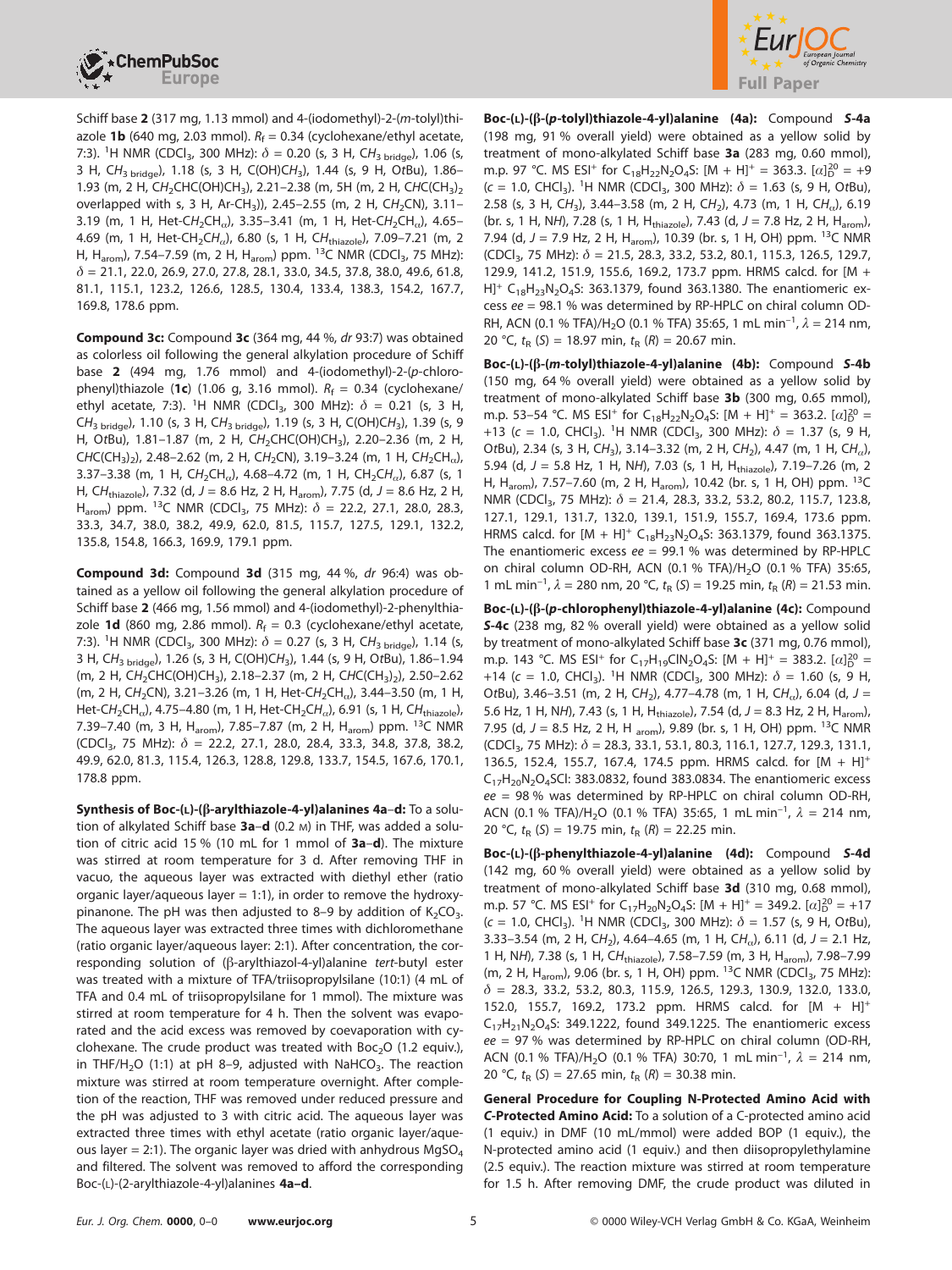



ethyl acetate (20 mL/mmol). The organic layer was washed with a solution of potassium hydrogen sulfate 1  $M$  (3  $\times$  20 mL), a saturated solution of sodium hydrogen carbonate  $(3 \times 20 \text{ mL})$  and then a saturated solution of sodium chloride ( $3 \times 20$  mL). The organic layer was then dried with anhydrous MgSO<sub>4</sub>, filtered and concentrated.

**General Procedure for Deprotecting Boc Group:** A solution of a N-protected peptide in TFA (4 mL/mmol) was stirred at room temperature for 1 h. In the case of peptides containing amino acids **4a**–**d**, which are sensitive to Friedel and Crafts alkylation, 0.1 mol- % of triisopropylsilane was added to TFA. Excess TFA was then removed in vacuo using cyclohexane as co-solvent.

**Boc-Lys(Z)-Pro-OMe:** The dipeptide was obtained as described in protocol 2.3.1 starting from H-Pro-OMe and Boc-Lys(Z)-OH. The dipeptide was purified by flash chromatography on silica gel (cyclohexane/ethyl acetate, 4:6) and isolated with 61 % yield. Analytical RP-HPLC:  $t<sub>R</sub> = 2.3$  min.  $R<sub>f</sub> = 0.35$  (cyclohexane/ethyl acetate, 4:6). ESI-MS:  $[M + H]^{+} = 492.2$ .

**Boc-Lys(Z)-Lys(Z)-Pro-OMe:** Boc-Lys(Z)-Pro-OMe (2.65 g, 5.4 mmol) was N-deprotected according to procedure 2.3.2. with 20 mL of TFA. The obtained TFA**·**H-Lys(Z)-Pro-OMe was coupled in DMF (50 mL) with Boc-Lys(Z)-OH**·**DCHA (3.02 g, 1 equiv.) according to protocol 3.2.1 with BOP (2.4 g, 1 equiv.) and diisopropylamine (2.35 mL, 2.5 equiv.). The tripeptide was purified by silica flash chromatography (cyclohexane/ethyl acetate, 1:9 v/v) and isolated with 62 % yield. Analytical RP-HPLC:  $t_R = 2.6$  min. ESI-MS:  $[M + H]^{+} = 754.4$ .

**Boc-Lys(Z)-Lys(Z)-Pro-OH:** Boc-Lys(Z)-Lys(Z)-Pro-OMe (4.25 g, 5.86 mmol) was dissolved in methanol (55 mL) and was treated with a solution of KOH (4 N) (23.45 mmol, 5.86 mL). The reaction mixture was stirred overnight at room temperature. After the evaporation of methanol, the pH of the aqueous solution was adjusted to 2–3 with citric acid. The product was extracted three times with ethyl acetate (ratio organic layer: aqueous layer = 2:1). The organic layer was dried with anhydrous MgSO<sub>4,</sub> filtered and concentrated, affording the tripeptide in quantitative yield. Analytical RP-HPLC:  $t_{\text{R}} = 2.3$  min. ESI-MS:  $[M + H]^{+} = 740.4$ .

**Boc-Ile-Leu-OMe:** H-Leu-OMe (3 g, 7.62 mmol) was coupled in DMF (80 mL) with Boc-Ile-OH (1.76 g, 1 equiv.) according to protocol 2.3.1 with BOP (3.37 g, 1 equiv.) and diisopropylamine (3.31 mL, 2.5 equiv.). The dipeptide was purified by silica gel chromatography (cyclohexane/ethyl acetate, 7:3) and isolated with 93 % yield.  $R_f =$ 0.5 (cyclohexane/ethyl acetate, 7:3). ESI-MS:  $[M + H]^{+} = 435.0$ .

**General Procedure for Synthesis of Boc-(L)-4a**–**d-Ile-Leu-OMe:** A solution of Boc-Ile-Leu-OMe was stirred in TFA (4 mL/mmol) and 0.1 mol-% of triisopropylsilane at room temperature for 1 h. Excess TFA was then removed in vacuo using cyclohexane as a co-solvent. To a solution of the corresponding salt TFA**·**H-Ile-Leu-OMe in DMF (10 mL/mmol) were added successively, BOP (1 equiv.), then N-protected amino acid **(L)-4a**–**d** (1 equiv.) and diisopropylethylamine (2.5 equiv.). The reaction mixture was stirred at room temperature for 1.5 h. After removing DMF, the crude product was diluted in ethyl acetate (20 mL/mmol). The organic layer was washed with a solution of potassium hydrogen sulfate  $1M$  (3  $\times$  20 mL), a saturated solution of sodium hydrogen carbonate  $(3 \times 20 \text{ mL})$  and then a saturated solution of sodium chloride ( $3 \times 20$  mL). The organic layer was then dried with anhydrous MgSO<sub>4</sub>, filtered and concentrated. The tripeptides were isolated in 82–97 % yield.

**Boc-(L)-4a-Ile-Leu-OMe:** 143 mg of Boc-Ile-Leu-OMe (0.4 mmol) and 145 mg of **(L)-3a** (0.4 mmol) were used to afford 198 mg of Boc-(L)-4a-Ile-Leu-OMe as a colorless oil in 82 % yield;  $R_f = 0.55$ (cyclohexane/ethyl acetate, 8:2);  $t_R = 2.8$  min. ESI-MS: [M + H]<sup>+</sup> = 603.8.

**Boc-(L)-4b-Ile-Leu-OMe:** 143 mg of Boc-Ile-Leu-OMe (0.4 mmol) and 145 mg of **(L)-3b** (0.4 mmol) were used to afford 200 mg of Boc-(L)-4b-Ile-Leu-OMe as a colorless oil in 83 % yield;  $R_f = 0.55$ (cyclohexane/ethyl acetate, 8:2);  $t_R = 2.8$  min. ESI-MS:  $[M + H]^+$  = 603.8.

**Boc-(L)-4c-Ile-Leu-OMe:** 143 mg of Boc-Ile-Leu-OMe (0.4 mmol) and 153 mg of **(L)-3c** (0.4 mmol) were used to afford 219 mg of Boc-(**L)-4c**-Ile-Leu-OMe as a colorless oil in 88 % yield;  $R_f = 0.55$ (cyclohexane/ethyl acetate, 8:2);  $t_R = 2.8$  min. ESI-MS:  $[M + H]^+$  = 624.3.

**Boc-(L)-4d-Ile-Leu-OMe:** 143 mg of Boc-Ile-Leu-OMe (0.4 mmol) and 139 mg of **(L)-3d** (0.4 mmol) were used to afford 229 mg of Boc- $(L)$ -3c-Ile-Leu-OMe as a colorless oil in 97 % yield;  $R_f = 0.55$ (cyclohexane/ethyl acetate, 8:2).  $t_R = 2.7$  min. ESI-MS:  $[M + H]^+$  = 589.8.

**General Procedure for Synthesis of Boc-Lys(Z)-Lys(Z)-Pro-(L)-4a– d-Ile-Leu-OMe:** A solution of Boc**-(L)-4a–d**-Ile-Leu-OMe was stirred in TFA (4 mL/mmol) and 0.1 mol-% of triisopropylsilane at room temperature for 1 h. Excess TFA was then removed in vacuo using cyclohexane as a co-solvent. To a solution of the corresponding salt TFA**·**H**-(L)-4a–d**-Ile-Leu-OMe in DMF (2 mL for 0.5 mmol) was added BOP (1.5 equiv.), then Boc-Lys(Z)-Lys(Z)-Pro-OH (1 equiv.) and diisopropylamine (2.5 equiv.). The mixture was stirred overnight at room temperature, DMF was removed and the crude product was diluted in ethyl acetate (20 mL/mmol). The organic layer was successively washed with a solution of potassium hydrogen sulfate 1M ( $3 \times$ 20 mL), a saturated solution of sodium hydrogen carbonate ( $3 \times$ 20 mL) and then a saturated solution of sodium chloride  $(3 \times$ 20 mL). The organic layer was dried with anhydrous  $MqSO<sub>4</sub>$ , filtered and concentrated. The crude product was purified by column chromatography on silica gel, using a gradient separation procedure with a mixture of chloroform/methanol (99:1, then 95:5).

**Boc-Lys(Z)-Lys(Z)-Pro-(L)-4a-Ile-Leu-OMe:** 118 mg of Boc-Lys(Z)- Lys(Z)-Pro**·**OH (0.16 mmol) and 98 mg of TFA**·**H**-(L)-4a**-Ile-Leu-OMe (0.16 mmol) were used to afford 102 mg of Boc-Lys(Z)-Lys(Z)-Pro**- (L)-4a**-Ile-Leu-OMe as a colorless oil. 35 % yield;  $t<sub>R</sub> = 3$  min. ESI-MS:  $[M + H]^{+} = 1224.7$ ;  $[M + Na]^{+} = 1246.8$ .

**Boc-Lys(Z)-Lys(Z)-Pro-(L)-4b-Ile-Leu-OMe:** 244 mg of Boc-Lys(Z)- Lys(Z)-Pro**·**OH (0.33 mmol) and 203 mg of TFA**·**H**-(L)-4b**-Ile-Leu-OMe (0.33 mmol) were used to afford 143 mg of Boc-Lys(Z)-Lys(Z)-Pro**-** (**L)-4b**-Ile-Leu-OMe as a colorless oil. 30 % yield;  $t_R = 3$  min. ESI-MS:  $[M + H]^{+} = 1224.8.$ 

**Boc-Lys(Z)-Lys(Z)-Pro-(L)-4c-Ile-Leu-OMe:** 240 mg of Boc-Lys(Z)- Lys(Z)-Pro**·**OH (0.35 mmol) and 223 mg of TFA**·**H**-(L)-4c**-Ile-Leu-OMe (0.35 mmol) were used to afford 130 mg of Boc-Lys(Z)-Lys(Z)-Pro**- (L)-4c**-Ile-Leu-OMe as a colorless oil. 30 % yield;  $t<sub>R</sub> = 3$  min. ESI-MS:  $[M + H]^{+} = 1244.7.$ 

**Boc-Lys(Z)-Lys(Z)-Pro-(L)-4d-Ile-Leu-OMe:** 288 mg of Boc-Lys(Z)- Lys(Z)-Pro**·**OH (0.4 mmol) and 246 mg of TFA**·**H**-(***L***)-4d**-Ile-Leu-OMe (0.4 mmol) were used to afford 122 mg of Boc-Lys(Z)-Lys(Z)-Pro**-(L)- 4d**-Ile-Leu-OMe as a colorless oil. 26 % yield  $t_R$  = 2.9 min. ESI-MS:  $[M + H]^{+} = 1210.8$ ;  $[M + Na]^{+} = 1232.7$ .

**Boc-Lys(Z)-Lys(Z)-Pro-(L)-4a–d-Ile-Leu-OH:** Boc-Lys(Z)-Lys(Z)-Pro**- (L)-4a–d**-Ile-Leu-OMe was dissolved in methanol (2 mL/0.1 mmol) and was treated with a solution of KOH (4N) (5 equiv.). The reaction mixture was stirred overnight at room temperature. After the evaporation of methanol, the aqueous solution was treated with citric acid to  $pH = 2-3$ . The product was extracted three times with ethyl acetate (ratio organic layer: aqueous layer  $= 2:1$ ). The organic layer was dried with anhydrous MgSO<sub>4</sub>, filtered and concentrated.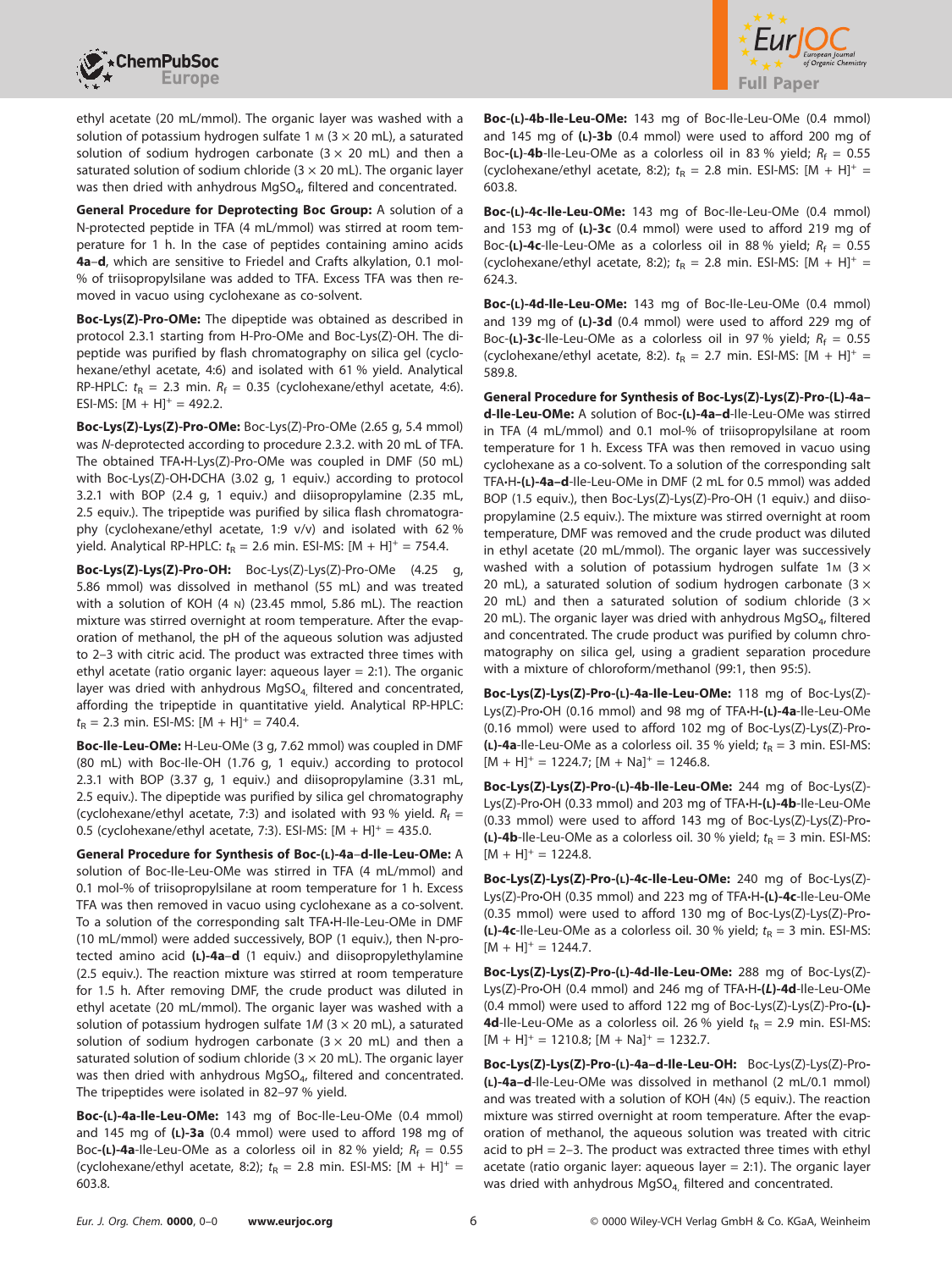



**Boc-Lys(Z)-Lys(Z)-Pro-(L)-4a-Ile-Leu-OH:** 69 mg of Boc-Lys(Z)- Lys(Z)-Pro**-(L)-4a**-Ile-Leu-OH (0.056 mmol) were used to afford 55 mg of Boc-Lys(Z)-Lys(Z)-Pro**-(L)-4a**-Ile-Leu-OH as a colorless oil in 81 % yield;  $t_R = 2.8$  min. ESI-MS:  $[M + H]^+ = 1210.7$ ;  $[M + Na]^+ =$ 1232.7.

**Boc-Lys(Z)-Lys(Z)-Pro-(L)-4b-Ile-Leu-OH:** 122 mg of Boc-Lys(Z)- Lys(Z)-Pro-**(L)**-**4b**-Ile-Leu-OMe (0.1 mmol) were used to afford 121 mg of Boc-Lys(Z)-Lys(Z)-Pro-(L)-4b-Ile-Leu-OMe 99 % yield;  $t_{\rm p}$  = 2.8 min. ESI-MS:  $[M + H]^{+} = 1210.7$ .

**Boc-Lys(Z)-Lys(Z)-Pro-(L)-4c-Ile-Leu-OH:** 130 mg of Boc-Lys(Z)- Lys(Z)-Pro-**(L)-4c**-Ile-Leu-OMe (0.1 mmol) were used to afford 127 mg of Boc-Lys(Z)-Lys(Z)-Pro-**(L)-4c**-Ile-Leu-OH as a colorless oil in 99 % yield;  $t_R = 2.8$  min. ESI-MS:  $[M + H]^+ = 1230.7$ ;  $[M + Na]^+ =$ 1252.6.

**Boc-Lys(Z)-Lys(Z)-Pro-(L)-4d-Ile-Leu-OH:** 123 mg of Boc-Lys(Z)- Lys(Z)-Pro-**(L)-4d**-Ile-Leu-OMe (0.1 mmol) were used to afford 117 mg of Boc-Lys(Z)-Lys(Z)-Pro-**(L)-4d**-Ile-Leu-OH as a colorless oil. 98 % yield;  $t_R = 2.7$  min. ESI-MS:  $[M + H]^+ = 1196.7$ .

**Synthesis of H-Lys-Lys-Pro-(L)-4a–d-Ile-Leu-OH:** A solution of Boc-Lys(Z)-Lys(Z)-Pro-**(L)-4a–d**-Ile-Leu-OH in a mixture of TFA/triisopropylsilane (2:1) was stirred at room temperature for 10 min. TFA (5 equiv.) was then added and the reaction was stirred for 30 min. After total conversion, TFA was removed by co-evaporation with cyclohexane and the crude product was purified by preparative HPLC, using a gradient separation procedure: 10 min from 0 to 25 % acetonitrile; then 30 min from 25–35 % acetonitrile, then 10 min from 35–100 % acetonitrile.

**H-Lys-Lys-Pro-(L)-4a-Ile-Leu-OH (JMV5618):**  $t_R = 1.7$  min; [M +  $Na^{+}$  = 864.47. HRMS: calcd. for  $C_{42}H_{68}N_{9}O_{7}S$ :  $[M + H]^{+}$  = 842.4962, found 842.4962.

**H-Lys-Lys-Pro-(L)-4b-Ile-Leu-OH (JMV5619):**  $t_R = 1.7$  min; [M +  $Na^{+}$  = 864.48. HRMS: calcd. for  $C_{42}H_{68}N_{9}O_{7}S$ :  $[M + H]^{+}$  = 842.4962, found 842.4959.

**H-Lys-Lys-Pro-(L)-4c-Ile-Leu-OH (JMV5620):**  $t_R = 1.7$  min; [M +  $Na$ <sup>+</sup> = 884.42. HRMS calcd. for C<sub>41</sub>H<sub>65</sub>ClN<sub>9</sub>O<sub>7</sub>S: [M + H]<sup>+</sup> = 862.4416, found 862.4417.

**H-Lys-Lys-Pro-(L)-4d-Ile-Leu-OH (JMV5621):**  $t_R = 1.6$  min; [M +  $Na$ <sup>+</sup> = 850.46. HRMS: calcd. for C<sub>41</sub>H<sub>66</sub>N<sub>9</sub>O<sub>7</sub>S: [M + H]<sup>+</sup> = 828.4806, found 828.4806.

#### **Biological Results and Methods**

**Competitive Radioligand Binding Assay:** CHO-K1 cells stably expressing hNTS1 or 1321N1 cells stably expressing hNTS2 were cultured respectively in Ham's F12 or DMEM. Culture media were supplemented with 10 % FBS, 100 U/mL penicillin, 100 μg/mL streptomycin, 20 mm HEPES and 0.4 mg/mL G418 at 37 °C in a humidified chamber at 5 %  $CO<sub>2</sub>$ . Competitive radioligand binding experiments were performed by incubating 50 μg of freshly prepared cells membranes, expressing either hNTS1 or hNTS2 with 0.1 nM (for hNTS1) or 0.4 nM (for hNTS2) <sup>125</sup>I-Tyr<sup>3</sup>-NT (2200 Ci/mmol) and increasing concentrations of the analogues ranging from  $10^{-11}$  to  $10^{-5}$  M for 30 min at 25 °C in binding buffer (50 mm Tris-HCl, pH 7.5, 0.2 % BSA). After incubation, the binding reaction mixture was transferred in polyethylenimine-coated 96 well filter plates (Millipore, Billerica, MA). Reaction was terminated by filtration and plate was washed three times with 200 μL of ice-cold binding buffer. Glass filters were then counted in a  $\gamma$ -counter. Non-specific binding was measured in the presence of  $10^{-5}$  M unlabeled NT[8-13] and represented less than 5 % of total binding.  $IC_{50}$  values were determined from the competition curves as the unlabeled ligand concentration inhibiting

half of the [<sup>125</sup>l][Tyr<sup>3</sup>]Neurotensin-specific binding. Data were plotted using GraphPad Prism 6 using the One-site – Fit log ( $IC_{50}$ ) and represent the mean  $\pm$  SEM of at least three separate experiments.

**Animal Procedures:** All animal procedures were approved by the Ethical and Animal Care Committee of the Université de Sherbrooke and were in accordance with policies and directives of the Canadian Council on Animal Care. Adult male (250–300 g) Sprague-Dawley rats (Charles River Laboratories, St-Constant, Québec, Canada) were maintained on a 12 h light/dark cycle with free access to food and water. Rats were acclimatized for 4 d to the animal facility and for 2 d to manipulations and devices prior to behavioral studies.

**Plasma Stability:** Rat plasma was obtained from rat blood by keeping the translucent phase after centrifugation at 15,000 g over 5 min. Plasma stability assay was carried out by incubating each analog in rat plasma at final concentration of 0.156 mm for 0, 2, 5, 15, and 30 min at 37 °C before adding 50 μL of CH<sub>3</sub>CN containing 0.1 mm Fmoc-Glycine as an internal standard. After centrifugation at 15,000 g for 30 min, supernatant was filtered through 0.22 μm filter and analyzed by UPLC/MS (Water H Class Acquity UPLC, mounted with Acquity UPLC BEH C18 column, 1.7  $\mu$ m, 2.1  $\times$  50 mm and paired to a SQ Detector 2). Quantification was done by determining the AUC (area under the curve) ratio of tested compound over AUC of Fmoc-Glycine. Remaining compound over time was plotted into GraphPad Prism 6 and the half-life of each compound was calculated using one-phase decay fit and represented the mean ± SEM of at least three separate experiments.

**Blood Pressure Measurement:** Male Sprague-Dawley rats were anesthetized with a mixture of ketamine/xylaxine (87 mg/kg: 13 mg/ kg, i.m.) and placed in supine position on a heating pad. Mean, systolic and diastolic arterial blood pressure as well a heart rate were measured through a catheter (PE 50 filled with heparinized saline) inserted in the right carotid artery and connected to a Micro-Med transducer (model TDX-300, USA) linked to a blood pressure Micro-Med analyzer (model BPA-100c). Another catheter was inserted in the left jugular vein for bolus injections (1 mL/kg, 5–10 s) of vehicle (isotonic saline) or compounds **7** (JMV5620) and **8** (JMV5621) at 1 mg/kg. Rats were given vehicle first, then only one dose of one analogue before being euthanized. For relative potency evaluation, changes in blood pressure from baseline to post-injection in individual animals were determined. Data represents the mean ± SEM of at least four different experiments.

#### *Acknowledgments*

This work was supported by research funding from Montpellier University, France (F. C. for postdoctoral fellowship to R. F.) and the Canadian Institutes of Health Research (P. S.). P. S. is the recipient of the Canada Research Chair in Neurophysiopharmacology of Chronic Pain. J. C. holds a Réseau de Recherche en Santé Buccodentaire et Osseuse (RSBO) postdoctoral fellowship. The authors thank Prof. Éric Marsault for allowing them to use the UPLC/MS instrument for plasma stability assays.

**Keywords:** Medicinal chemistry · Receptors · Neurotensin analogues · Amino acids · Peptides · Alkylation

<sup>[1]</sup> a) T. Uhlig, T. Kyprianou, F. G. Martinelli, C. A. Oppici, D. Heiligers, D. Hills, X. R. Calvo, P. Verhaert, EuPA Open Proteomics **2014**, 4, 58–69; b) A. A. Kaspar, J. M. Reichert, Drug Discovery Today **2013**, 18, 807–817; c) J. J. Nestor Jr., Curr. Med. Chem. **2009**, 16, 4399–4418; d) K. Fosgerau, T. Hoffmann, Drug Discovery Today **2015**, 20, 122–128.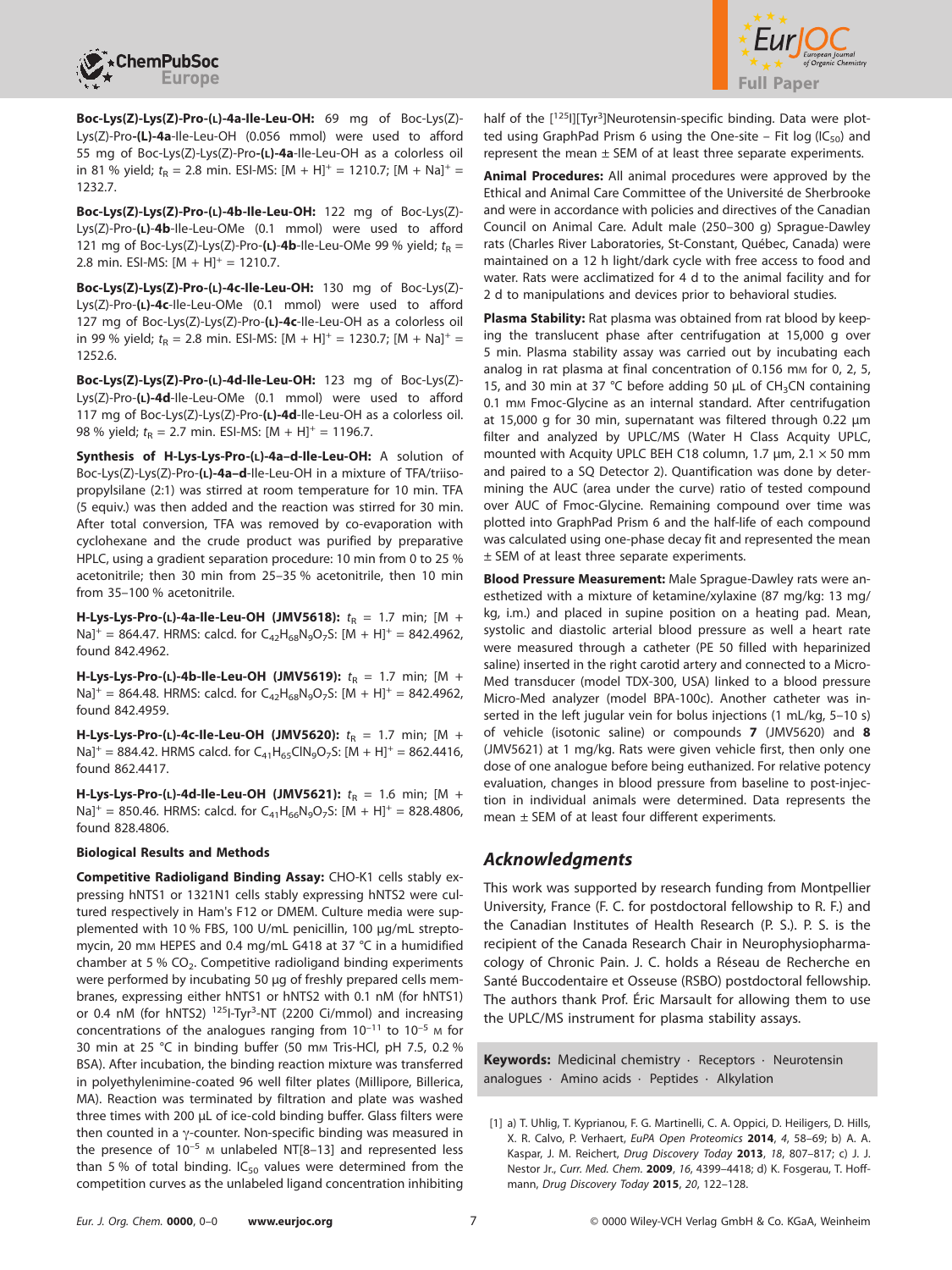



- [2] a) A. Stevenazzi, M. Marchini, G. Sandrone, B. Vergani, M. Lattanzio, Bioorg. Med. Chem. Lett. **2014**, 24, 5349–5356; b) R. Fanelli, K. B. H. Salah, N. Inguimbert, C. Didierjean, J. Martinez, F. Cavelier, Org. Lett. **2015**, 17, 4498–4501; c) A. Bonetti, S. Pellegrino, P. Das, S. Yuran, R. Bucci, N. Ferri, F. Meneghetti, C. Castellano, M. Reches, M. L. Gelmi, Org. Lett. **2015**, 17, 4468–4471; d) K. Maruoka, T. Ooi, Chem. Rev. **2003**, 103, 3013–3028.
- [3] M. Stanchev, T. Pajpanova, E. Golovinsky, Amino Acids **2000**, 18, 177–191. [4] I. Van Bogaert, A. Haemers, W. Bollaert, N. Van Meirvenne, R. Brun, K.
- Smith, A. H. Fairlamb, Eur. J. Med. Chem. **1993**, 28, 387–397.
- [5] H. Karade, B. N. Acharya, M. Sathe, M. P. Kaushik, Med. Chem. Res. **2008**, 17, 19–29.
- [6] a) S. Singh, N. R. Prasad, E. E. Chufan, B. A. Patel, Y.-J. Wang, Z.-S. Chen, S. V. Ambudkar, T. T. Talele, J. Med. Chem. **2014**, 57, 4058–4072; b) P. García-Reynaga, M. S. VanNieuwenhze, Org. Lett. **2008**, 10, 4621–4623; c) P. Wipf, Chem. Rev. **1995**, 95, 2115–2134; d) B. S. Davidson, Chem. Rev. **1993**, 93, 1771–1791.
- [7] a) Y. Bao, N. Kumagai, M. Shibasaki, Tetrahedron: Asymmetry **2014**, 25, 1401–1408; b) S. M. Mennen, J. T. Blank, M. B. Tran-Dube, J. E. Imbriglio, S. J. Miller, Chem. Commun. **2005**, 195–197.
- [8] I. E. Kopka, D. N. Young, L. S. Lin, R. A. Mumford, P. A. Magriotis, M. MacCoss, S. G. Mills, G. V. Riper, E. McCauley, L. E. Egger, U. Kidambi, J. A. Schmidt, K. Lyons, R. Stearns, S. Vincent, A. Colletti, Z. Wang, S. Tong, J. Wang, S. Zheng, K. Owens, D. Levorse, W. K. Hagmann, Bioorg. Med. Chem. Lett. **2002**, 12, 637–640.
- [9] H. Wang, Y. Byun, C. Barinka, M. Pullambhatla, H. C. Bhang, J. J. Fox, J. Lubkowski, R. C. Mease, M. G. Pomper, Bioorg. Med. Chem. Lett. **2010**, 20, 392–397.
- [10] X. Ji, M. Su, J. Wang, G. Deng, S. Deng, Z. Li, C. Tang, J. Li, L. Zhao, H. Jiang, H. Liu, Eur. J. Med. Chem. **2014**, 75, 111–122.
- [11] a) A. Gutiérrez, M. C. Gimeno, I. Marzo, N. Metzler-Nolte, Eur. J. Inorg. Chem. **2014**, 2512–2519; b) S. Fortin, K. Brasseur, N. Morin, É. Asselin, G. Bérubé, Eur. J. Med. Chem. **2013**, 68, 433–443.
- [12] a) K. Burger, J. Spengler, Eur. J. Org. Chem. **2000**, 199–204; b) K. Burger, M. Gold, H. Neuhauser, M. Rudolph, E. Höß, Synthesis **1992**, 1145–1150.
- [13] a) X. Qian, A. I. McDonald, H. J. Zhou, L. W. Ashcraft, B. Yao, H. Jiang, J. K. C. Huang, J. Wang, D. J. Morgans, B. P. Morgan, P. Imidazopyridinylbenzamide anti-cancer agents. US Patent 7618981 B2, **2009**; b) X. Qian, L. Ashcraft, J. Wang, B. Yao, H. Jiang G. Bergnes, B. Morgan, D. Morgans, D. Dhanak, S. Knight, Certain chemical entities, compositions, and methods. US Patent 0149516 A1, **2007**; c) J. Svete, B. Stanovnik, M. Tiŝler, J. Heterocycl. Chem. **1994**, 31, 1259–126[6.CCDC](https://www.ccdc.cam.ac.uk/services/structures?id=doi:10.1002/ejoc.201501495) 7618981 (for B2), and 0149516 (for A1) contain the supplementary crystallographic data for this paper. These data can be obtained free of charge from [The Cam](http://www.ccdc.cam.ac.uk/)[bridge Crystallographic Data Centre.](http://www.ccdc.cam.ac.uk/)
- [14] a) R. Fanelli, L. Jeanne-Julien, A. René, J. Martinez, F. Cavelier, Amino Acids **2015**, 47, 1107–1115; b) A. René, N. Vanthuyne, J. Martinez, F. Cavelier, Amino Acids **2013**, 45, 301–307.
- [15] R. Carraway, S. E. Leeman, J. Biol. Chem. **1973**, 248, 6854–6861.
- [16] C. Granier, J. Van Rietschoten, P. Kitabgi, C. Poustis, P. Freychet, Eur. J. Biochem. **1982**, 124, 117–124.
- [17] a) O. Melander, M. Belting, J. Manjer, A. S. Maisel, B. Hedblad, G. Engström, P. Nilsson, J. Struck, O. Hartmann, A. Bergmann, M. Orho-Melander, Cancer Epidemiol. Biomarkers Prev. **2014**, 23, 1672–1676; b) F. Souazé, S. Dupouy, V. Viardot-Foucault, E. Bruyneel, S. Attoub, C. Gespach, A. Gompel, P. Forgez, Cancer Res. **2006**, 66, 6243–6249.
- [18] J. Reubi, B. Waser, H. Friess, M. Buchler, J. Laissue, Gut **1998**, 42, 546–550.
- [19] P. Tetreault, N. Beaudet, A. Perron, K. Belleville, A. Rene, F. Cavelier, J. Martinez, T. Stroh, A. M. Jacobi, S. D. Rose, M. A. Behlke, P. Sarret, FASEB J. **2013**, 27, 3741–3752.
- [20] a) J. Einsiedel, C. Held, M. Hervet, M. Plomer, N. Tschammer, H. Hübner, P. Gmeiner, J. Med. Chem. **2011**, 54, 2915–2923; b) M. Boules, H. Johnston, J. Tozy, K. Smith, Z. Li, E. Richelson, Behav. Pharmacol. **2011**, 22, 573581; c) M. Boules, A. Shaw, Y. Liang, D. Barbut, E. Richelson, Brain Res. **2009**, 1294, 22–28.
- [21] a) M. Eisenmann, H. Steuber, M. Zentgraf, M. Altenkämper, R. Ortmann, J. Perruchon, G. Klebe, M. Schlitzer, ChemMedChem **2009**, 4, 809–819; b) A. Silberg, I. Simiti, H. Mantsch, Chem. Ber. **1961**, 94, 2887–2894.
- [22] a) M. Tabcheh, A. El Achqar, L. Pappalardo, M.-L. Roumestant, P. Viallefont, Tetrahedron **1991**, 47, 4611–4618; b) A. El Achqar, M. Boumzebra, M.-L. Roumestant, P. Viallefont, Tetrahedron **1988**, 44, 5319–5332.
- [23] a) R. Fanelli, É. Besserer-Offroy, A. René, J. Côté, P. Tétreault, J. Collerette-Tremblay, J.-M. Longpré, R. Leduc, J. Martinez, P. Sarret, F. Cavelier, J. Med. Chem. **2015**, 58, 7785–7795; b) C. Held, M. Plomer, H. Hübner, J. Meltretter, M. Pischetsrieder, P. Gmeiner, ChemMedChem **2013**, 8, 75–81; c) P. Bredeloux, F. Cavelier, I. Dubuc, B. Vivet, J. Costentin, J. Martinez, J. Med. Chem. **2008**, 51, 1610–1616.
- [24] Peptides-synthesis, structures and applications (Ed.: B. Gutte), Academic Press, San Diego, California, **1995**, pp. 511; ISBN 0-12-310920-5.
- [25] P. Sarret, P. Kitabgi, Encyclopedia Neurosci. **2008**, 1021–1034.
- [26] W. E. Fantegrossi, M. C. Ko, J. H. Woods, E. Richelson, Pharmacol. Biochem. Behav. **2005**, 80, 341–349.
- [27] M. Oishi, C. Inagaki, M. Fujiwara, S. Takaori, H. Yajima, Y. Akazawa, Jpn. J. Pharmacol. **1981**, 31, 1043–1049.

Received: December 2, 2015 Published Online: ■